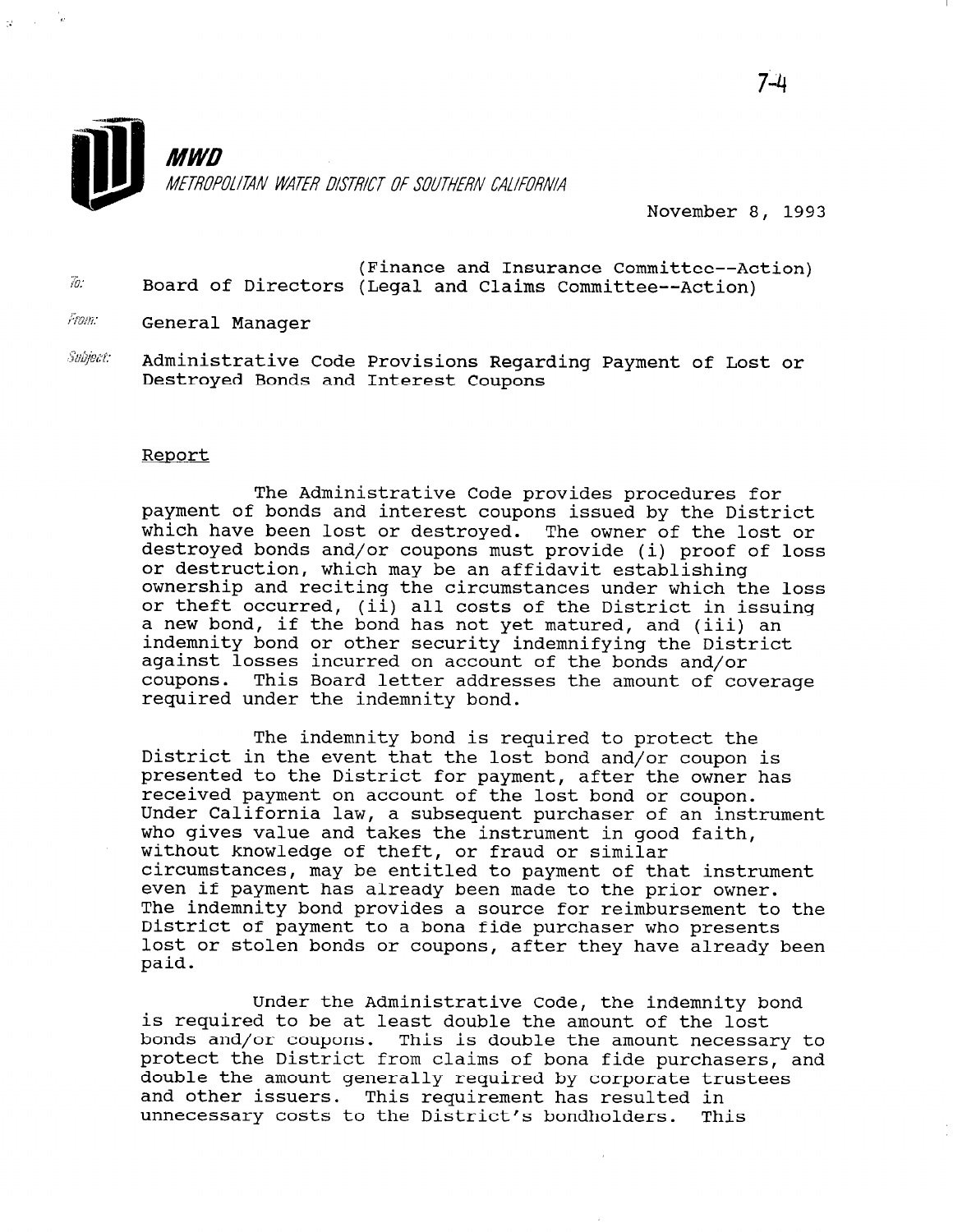Board of Directors -2- November 8, 1993

requirement also is inconsistent with Administrative Code provisions for the payment of lost coupons, which limit reimbursement to the District under a lost coupon indemnity to the face amount of the coupon paid under the bond.

It is proposed that the Administrative Code be amended to require that indemnity bonds for lost or destroyed bonds and interest coupons be required in an amount which is at least equal to the amount of the claim for payment of such lost bonds and/or coupons, as shown in Attachment A. This amendment brings'the District's regulations into line with industry standards and eliminates the inconsistency in the regulations with respect to payment of lost coupons, described above.

The proposed revisions are shown by underscoring and strikeouts on Attachment B.

## Board Committee Assignments

This letter is referred for action to:

The Finance and Insurance Committee, pursuant to its jurisdiction under Administrative Code Section 2441(b) with regard to sale of bonds and borrowing and repayment of money; and

The Legal and Claims Committee, pursuant to its jurisdiction under Administrative Code Section 2461(a) and (h) regarding claims brought by or against the District and the organization and contents of the Administrative Code.

### Recommendation

FINANCE AND INSURANCE AND LEGAL AND CLAIMS COMMITTEES FOR ACTION.

It is recommended that Sections 5104 and 5105 of the Administrative Code be amended to read as sh Attachment A.

nn R. Wodraska

<code>SBB:gm</code> bdltr\loss-bond<br>Attachments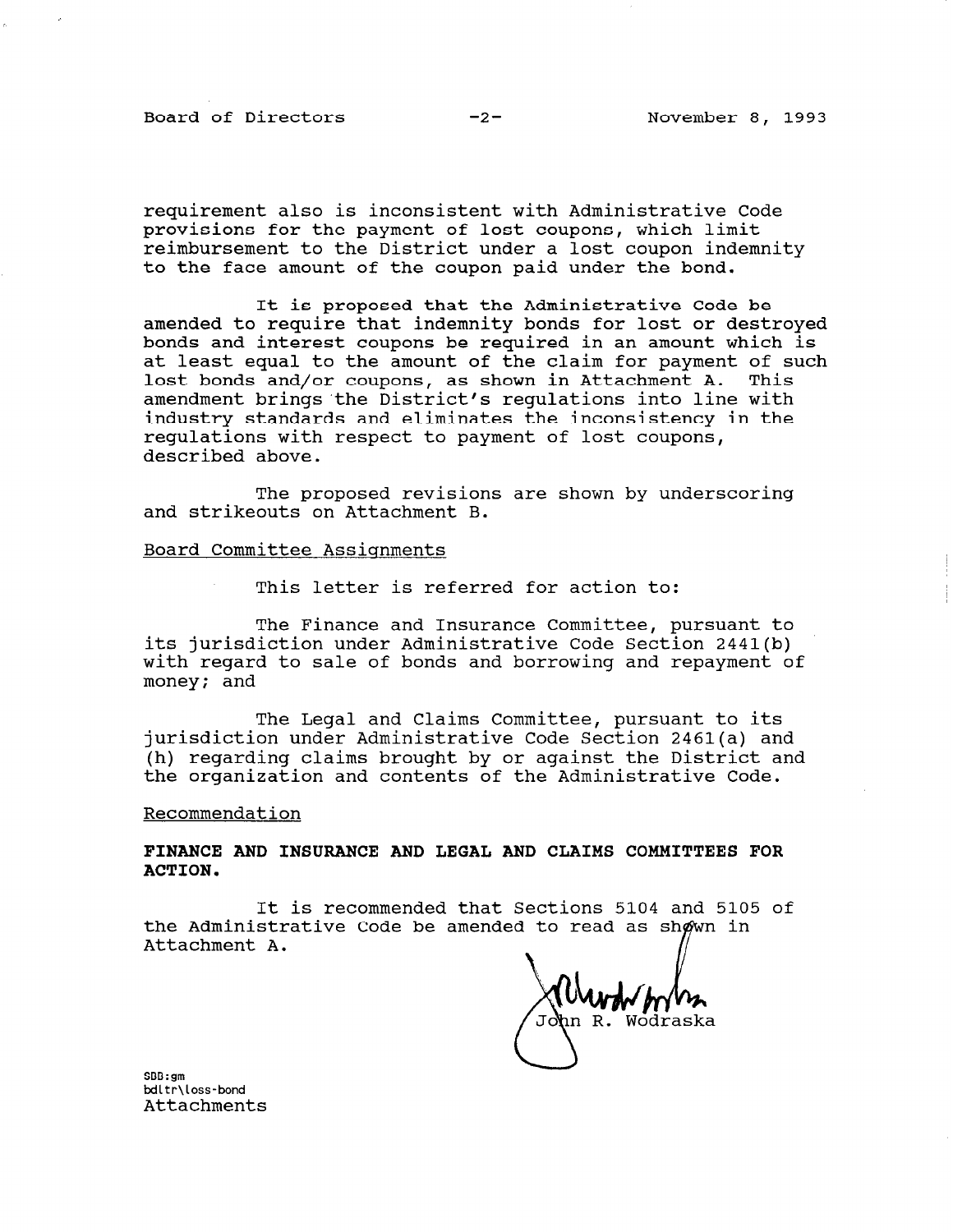### ATTACHMENT A

# 8 5104. Payment After Loss of Bond Interest Coupon.

(a) The Treasurer of the District is authorized to effectuate payment, without action of the Board, of a claim arising from the loss of a bond interest coupon that has been detached from a District bond or from the destruction of a bond interest coupon at any time after the date of its maturity, and the Treasurer has received:

(1) An affidavit or affidavits establishing the ownership of the coupon and reciting therein the circumstances under which it was lost or destroyed; and

(2) An indemnity bond in a penal sum which is at least the amount of the claim, said sum being specifically stated in said bond, said bond to be approved by the General Manager and then filed with the Treasurer. The indemnity bond must include a rider substantially in the form hereinafter set forth:

(i) Rider.

This Rider is attached to and is a part of the Bond of Indemnity executed by the (enter name of insurance company) respecting the loss of coupons due coupons at  $\zeta$  per coupon -- total s between the detached from \$ Bonds of THE METROPOLITAN WATER DISTRICT OF SOUTHERN CALIFORNIA, numbered to , // maturing  $\frac{1}{\pi}$   $\frac{1}{\pi}$ ,  $\frac{1}{\pi}$ ,  $\frac{1}{\pi}$ ,  $\frac{1}{\pi}$  and  $\frac{1}{\pi}$  from.

It is understood and agreed that in the event the balance in the coupon account respecting the abovedescribed issue of bonds, maintained by the Treasurer of said District, should hereafter not be sufficient as a result of the payment of coupon(s) to provide for a result of the payment of coupon(s) to provide it outstanding dipald coupons, (enter name of fisulance company) will reimburse The Metropolitan Water District<br>of Southern California, up to the face amount of the coupon(s) paid under this indemnity contingent upon  $\text{coupon}(s)$  pard under  $\text{cins inequality}$  contingent upon  $D$  is encated by said bistrict of  $(a)$  evidence that said District has paid the afore-described coupon(s) or (b) a certificate from the Treasurer of said District that<br>there is a deficiency in said coupon account balance.

It is understood that within the first year after the due described after the due of the aforethe due date of the afore-described coupon(s) that (enter the name of the insurance company) may request<br>that the Treasurer of said District search the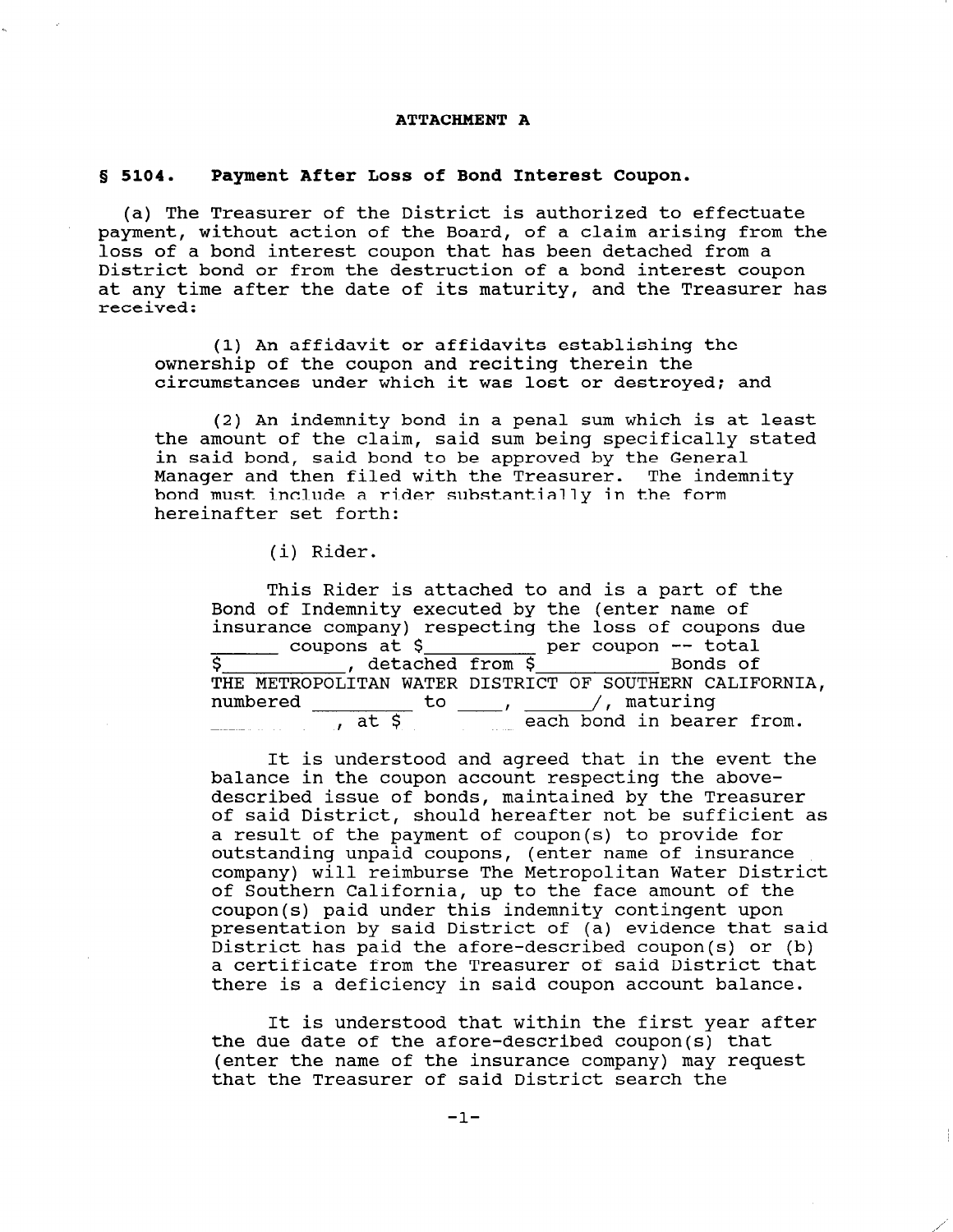District's records to ascertain if in fact the afore-described coupon(s) have been paid, but any such request shall only be honored by said Treasurer upon payment by (enter name of insurance company) of any fee required by said Treasurer to cover costs of such search.

Executed this day of  $\sqrt{19}$  . (enter name of insurance company)

(b) The Treasurer shall report annually to the Finance and Insurance Committee of the Board all payments made pursuant to this Section 5104.

5 5105. Lost or Destroyed Bonds.

 $\alpha_{\rm c} = \frac{1}{\sqrt{2}} \frac{\partial}{\partial \theta}$ 

(a) The Treasurer of the District is authorized to issue a new District bond or bonds similar to the original to replace it if the Treasurer has received:

(1) Proof satisfactory to the Treasurer that the bond has been lost or destroyed; and

(2) Security approved by the Treasurer and the General Counsel from the owner indemnifying the District against any loss incurred on account of the bond, such security to be equal to the principal amount of the bond plus the aggregate amount of any attached interest coupons: and

(3) The costs for issuance of the new bond.

(b) The Treasurer shall report annually to the Finance and Insurance Committee of the Board all issuances of duplicate bonds made pursuant to this Section 5105.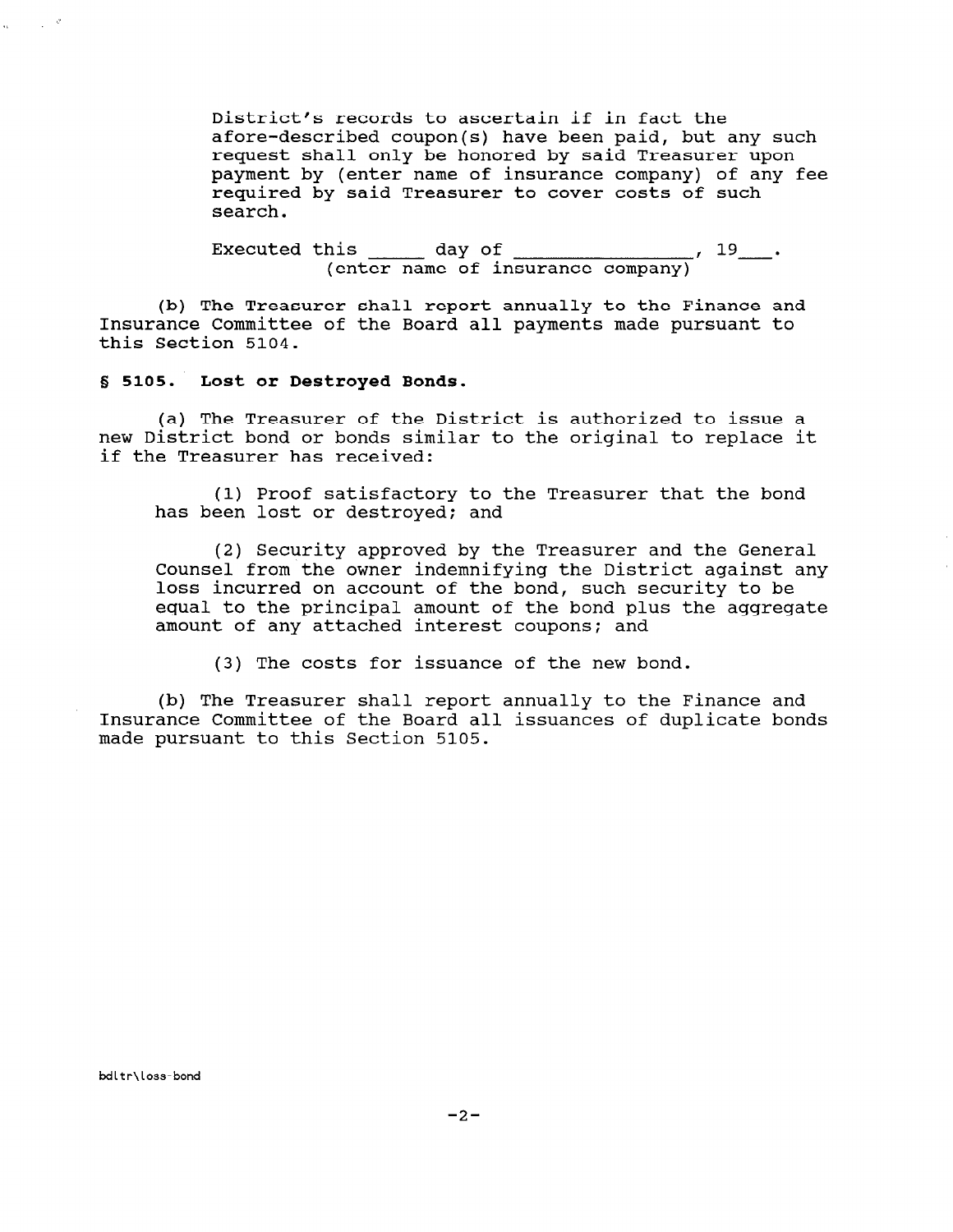#### ATTACHMENT B

### § 5104. Payment After Loss of Bond Interest Coupon.

(a) The Treasurer of the District is authorized to effectuate payment, without action of the Board, of a claim arising from the loss of a bond interest coupon that has been detached from a District bond or from the destruction of a bond interest coupon at any time after the date of its maturity, and the Treasurer has received:

(1) An affidavit or affidavits establishing the ownership of the coupon and reciting therein the circumstances under which it was lost or destroyed; and

(2) An indemnity bond in a penal sum which is at least double the amount of the claim, said sum being specifically stated in said bond, said bond to be approved by the General Manager and then filed with the Treasurer. The indemnity bond must include a rider substantially in the form hereinafter set forth:

(i) Rider.

This Rider is attached to and is a part of the Bond of Indemnity executed by the (enter name of insurance company) respecting the loss of coupons due coupons at \$ per coupon -- total s coupons at vertical per coupon total<br>S Bonds of THE METROPOLITAN WATER DISTRICT OF SOUTHERN CALIFORNIA, numbered to , // maturing  $\frac{1}{\pi}$  co  $\frac{1}{\pi}$ ,  $\frac{1}{\pi}$ , maculing

It is understood and agreed that in the event the It is understood and agreed that in the event described issue of bonds, maintained by the Treasurer described issue of bonds, maintained by the Treasurer<br>of said District, should hereafter not be sufficient as of said biseriet, should hereafter hot be sufficiently and the provide for a result of the payment of coupon(s) to provide for a result of the payment outstanding unpaid coupons, (enter name of insurance<br>company) will reimburse The Metropolitan Water District of Southern California, up to the face amount of the of southern carrierina, up to the race amount of the presentation by said District of (a) evidence that said presentation by said bistrict of (a) evidence that sai<br>District l District has paid the afore-described coupon(s) or (b) a certificate from the Treasurer of said District that<br>there is a deficiency in said coupon account balance.

It is understood that within the first year after  $\mu$  it is understood that within the first year the due date of the afore-described coupon(s) that (enter the name of the insurance company) may request that the Treasurer of said District search the